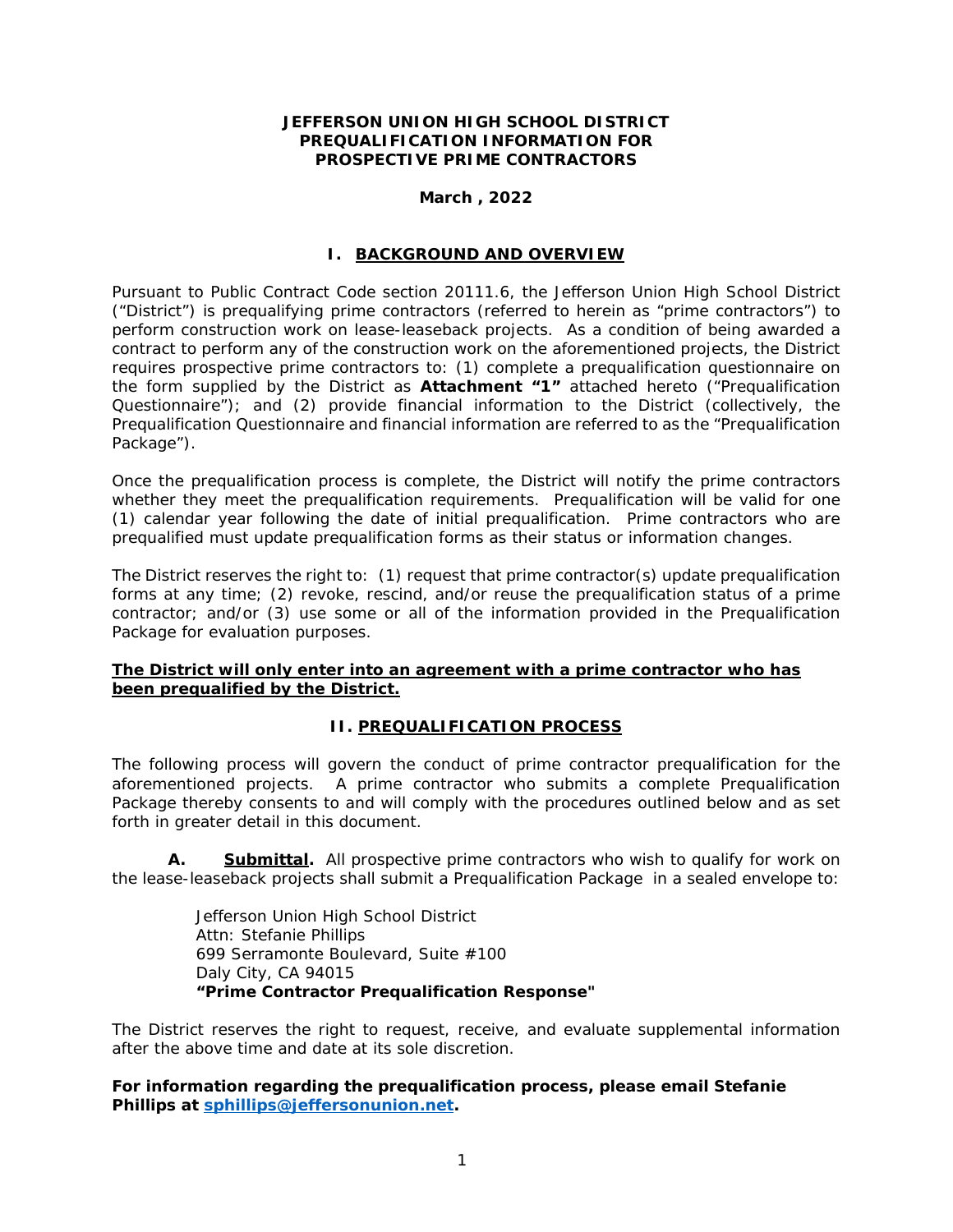**B. Form.** Each prime contractor shall fully complete the Prequalification Package and timely submit all documents as indicated therein. Prime contractor must use the prequalification forms specified by the District to meet these requirements. Prime contractor shall submit one (1) completed Prequalification Package with required attachments in hard copy format (i.e., 8-1/2" x 11" paper) in a sealed envelope as indicated above. Incomplete Prequalification Packages will be considered nonresponsive and disregarded.

**C. District's Review.** Information submitted in the Prequalification Package shall not be public information and shall not be open to public inspection, to the extent permitted by law. Prime contractors that have submitted a Prequalification Package shall receive written notification of their prequalification status. The District reserves the right, in its sole discretion, to reject any or all Prequalification Packages or to waive irregularities in any Prequalification Package received.

**D. Addenda.** Any addenda issued by the District will be faxed, mailed, or sent by messenger service to all prime contractors known to the District to have received this Prequalification Information form and who have provided a complete and legible physical address, telephone number, fax number, and email address for receipt of addenda. The receipt of all addenda must be acknowledged on the prime contractor's Prequalification Questionnaire.

**E. Nonresponsiveness.** A prime contractor's Prequalification Package shall be deemed nonresponsive if:

1. Prime contractor does not provide all requested information.

2. The Prequalification Questionnaire is not signed under penalty of perjury by individuals who have the authority to bind the prime contractor on whose behalf they are signing.

### **F. Incomplete, Misleading or Inaccurate Information.** A prime contractor's Prequalification Package shall be rejected if:

1. Any information provided by the prime contractor is misleading or inaccurate in any material manner (e.g., financial resources are overstated; previous violations of law are not accurately reported).

2. Any information contained in the Prequalification Package is not updated under penalty of perjury when it is no longer accurate.

Even after a prime contractor has been prequalified, the District reserves the right to revoke that determination at any subsequent time, to terminate any contract awarded, and to cease making payments if it subsequently determines that any information provided by the prime contractor in its Prequalification Package, or any updates thereto, was incomplete, misleading, or inaccurate in any material manner.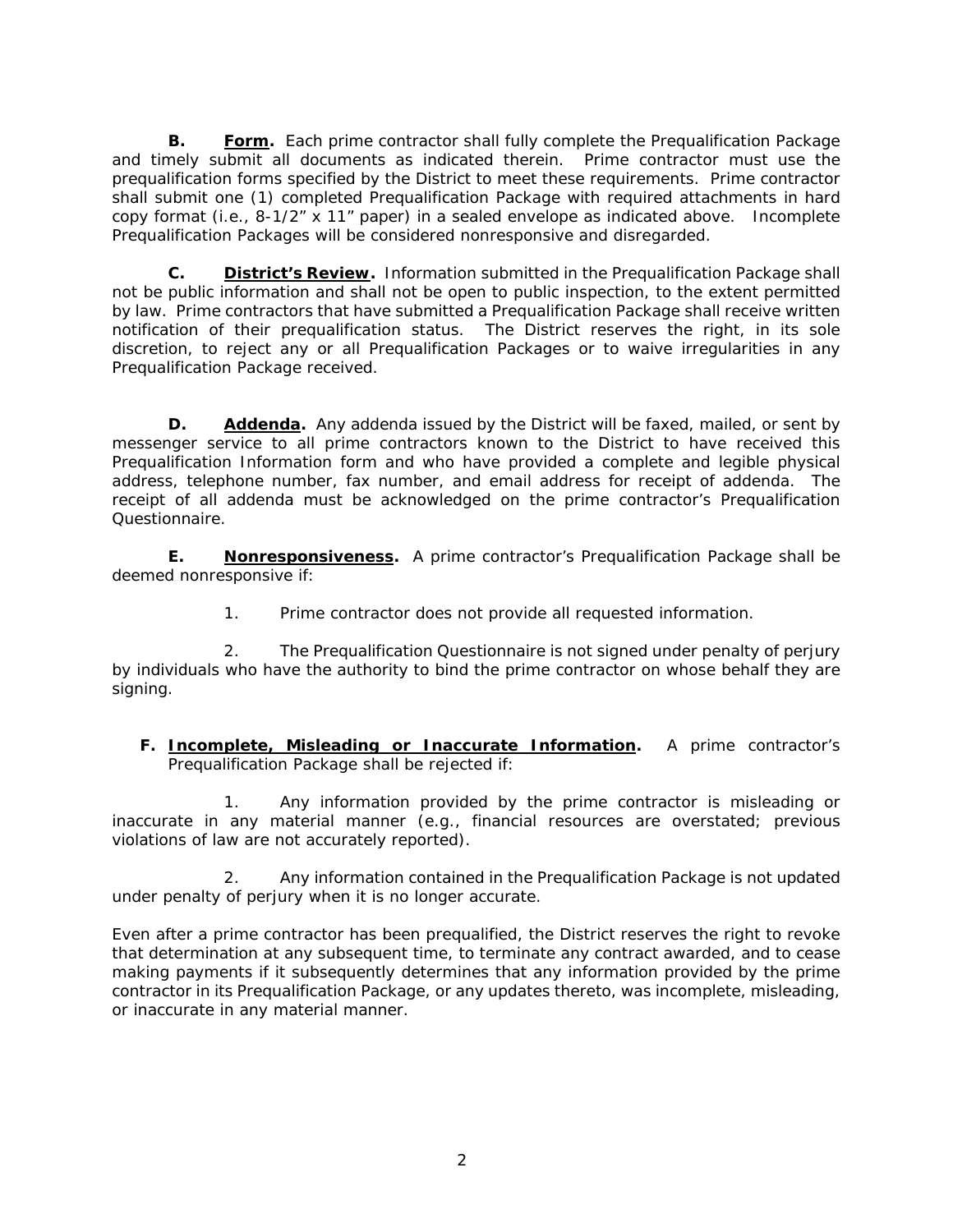### **III. QUALIFICATION CRITERIA**

**A. Essential Criteria.** As detailed herein, each potential prime contractor must provide specific information that will be reviewed and scaled by the District. Any prime contractor who cannot satisfy all of the following requirements ("Essential Criteria"), regardless of the ranking or ability to meet other criteria, will not be prequalified:

Licensure. The prime contractor shall hold a current, active license that has been consistently active for at least five (5) years and that has not been suspended or revoked.

2. Registration. The prime contractor shall be currently registered as a Public Works prime contractor with the Department of Industrial Relations.

3. Disqualification. The prime contractor shall not have been disqualified, debarred, forbidden, or found non-responsible, or otherwise prohibited, from performing work for and/or bidding on work for any school district or other public agency within the State of California for the past five (5) years.

4. **Insurability.** The prime contractor shall demonstrate that it holds the insurance as indicated in the Prequalification Package.

5. Bonding Capacity. The prime contractor shall demonstrate that it provide a ten percent (10%) bid bond, a hundred percent (100%) payment bond, and a hundred percent (100%) performance bond, each issued by a surety admitted and authorized to transact business as a surety in California.

6. Violations of Regulations or Laws. The prime contractor, or any of its owners or officers, shall not have been convicted of a crime involving the bidding, award or performance of a contract of a government construction project or fraud, theft, or any other action of dishonesty within the past five (5) years.

### **B. Other Criteria**

As stated above, each prime contractor must satisfy all of the Essential Criteria, regardless of its ranking or ability to meet other criteria or the prime contractor will not prequalify.

The Prequalification Questionnaire contains questions for which a numerical score will be given for specific answer(s). A prime contractor must receive a minimum number of points, regardless of its ability to meet other criteria, or the prime contractor will not prequalify to perform work on this Project. Even if a prime contractor meets the Essential Criteria and receives at least the minimum number of points, the District reserves the right to disqualify that prime contractor on other grounds.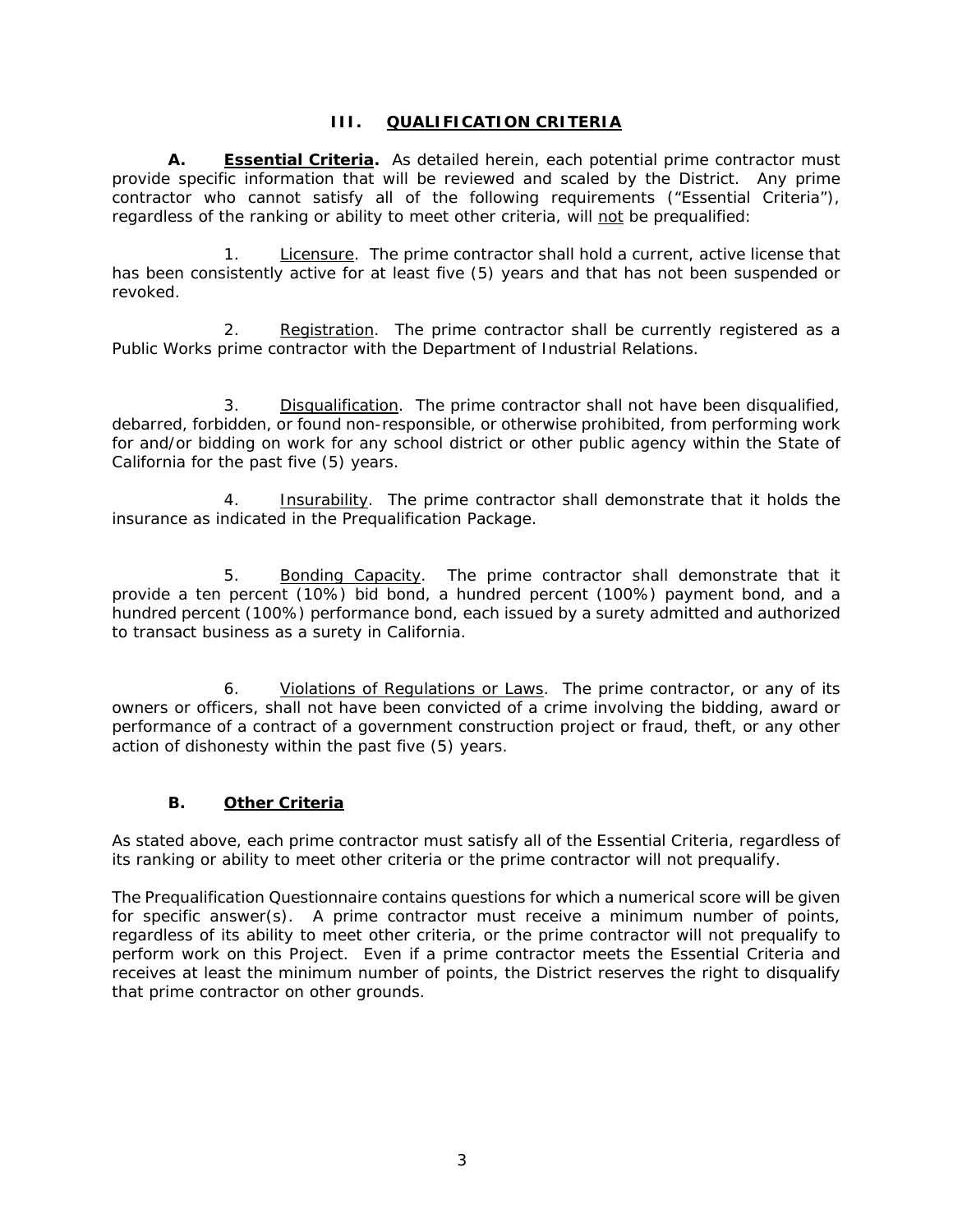The District will use some or all of the following criteria in qualifying each prime contractor. The District reserves the right to modify the following criteria and to add or delete criteria at its sole discretion at any time prior to opening the Prequalification Package(s).

1. Previous Experience. The prime contractor shall demonstrate experience working on school or community college district projects approved by the Division of the State Architect ("DSA"), including the following:

a. Previous or current contracts for similar types of modernization projects that demonstrate equivalent quality design, detailing, finishes and construction.

b. Experience in managing projects of similar scale and complexity with strict budget and schedule compliance.

2. Business History. The prime contractor has a history of having continuously been in business as a licensed contractor.

3. Workers' Compensation Experience Modifier. The District will consider the prime contractor's workers' compensation experience modification rate for the past three (3) years.

4. **Financial Strength.** The prime contractor shall demonstrate its financial ability to undertake and complete the Project.

## **IV. APPEALING A QUALIFICATION FINDING**

A prime contractor may appeal the District's decision. If a prime contractor decides to appeal the District's qualification decision, it shall follow this procedure:

**A.** Prime contractor shall submit, in writing, within three (3) working days from notification, a request for a written response from the District to explain any aspect of the District's determination.

**B.** Within three (3) working days from receipt of the District's written response to the prime contractor's request, prime contractor may submit, in writing, a request for a meeting with the District's staff. Prime contractor may submit with the request any information that it believes supports a finding that District's determination should be changed.

If the prime contractor chooses not to avail itself of this process, the proposed prequalification rating may be adopted by the District without further proceedings.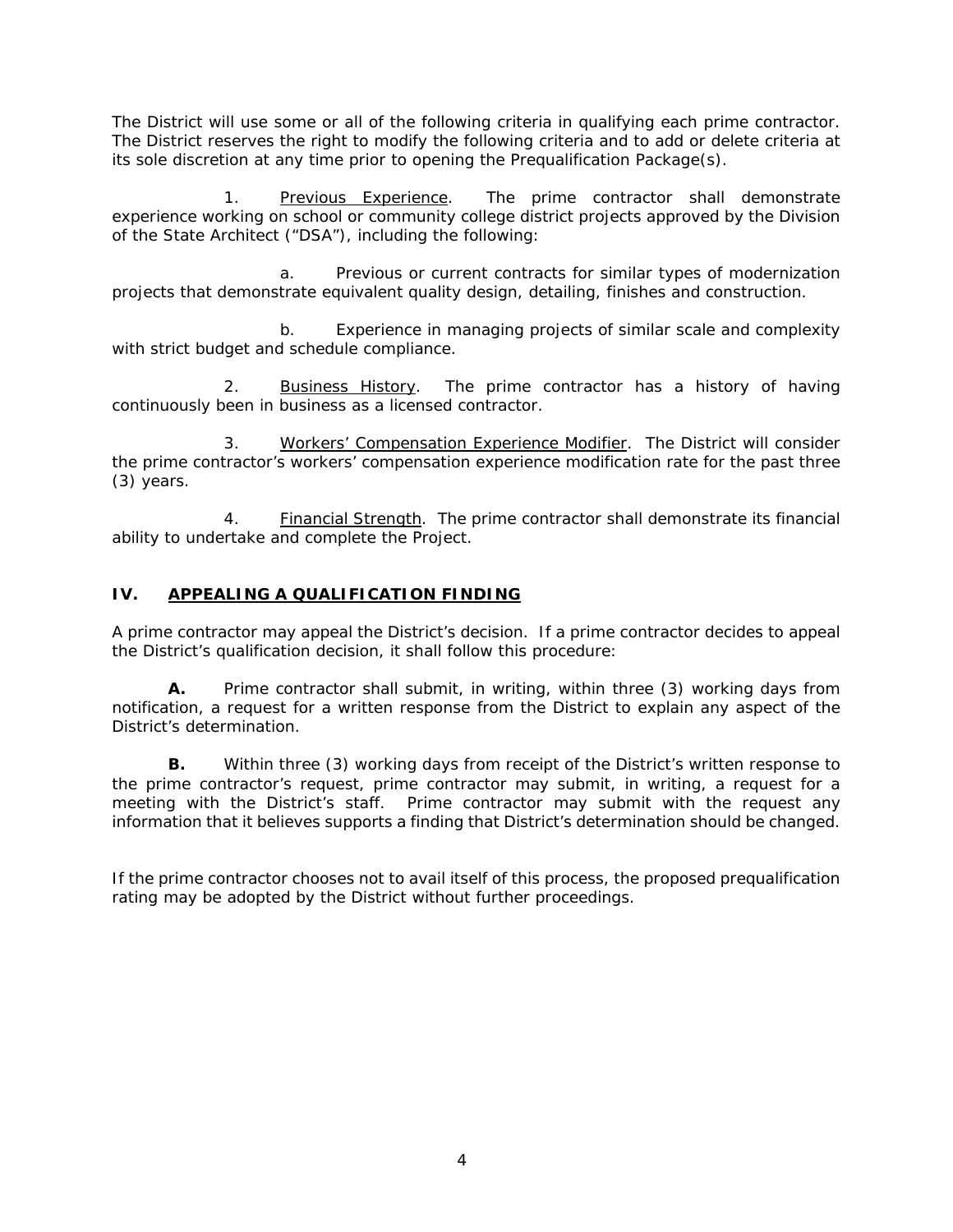# **ATTACHMENT "1"**

# **Prequalification Questionnaire**

[REMAINDER OF PAGE INTENTIONALLY BLANK; EXHIBIT FOLLOWS]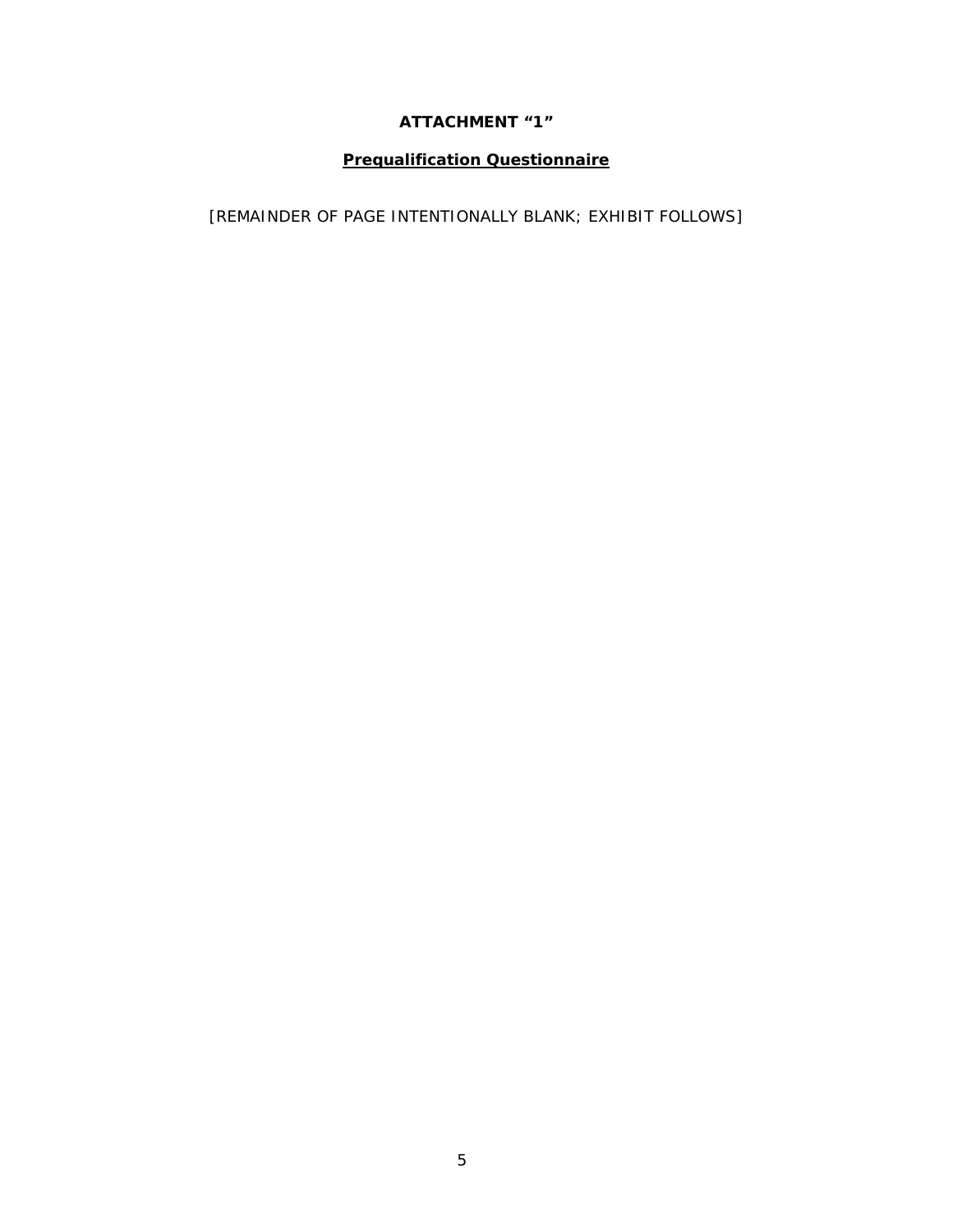### **JEFFERSON UNION HIGH SCHOOL DISTRICT LEASE-LEASEBACK PREQUALIFICATION QUESTIONNAIRE FOR PROSPECTIVE PRIME CONTRACTORS**

### **March 17, 2022**

Pursuant to Public Contract Code section 20111.6, each prospective prime contractor shall submit the following information to establish its qualifications to perform construction work as the prime contractor on District lease-leaseback projects, including lease-leaseback projects which use or may use funds received pursuant to the Leroy F. Greene School Facilities Act of 1998 or any funds received, including funds reimbursed, from any future state school bond for a public project that involves a projected expenditure of one million dollars (\$1,000,000) or more.

### **A. CONTRACTOR'S CONTACT INFORMATION**

| (Name of individual completing statement) |  |
|-------------------------------------------|--|
|                                           |  |
|                                           |  |
|                                           |  |
|                                           |  |
|                                           |  |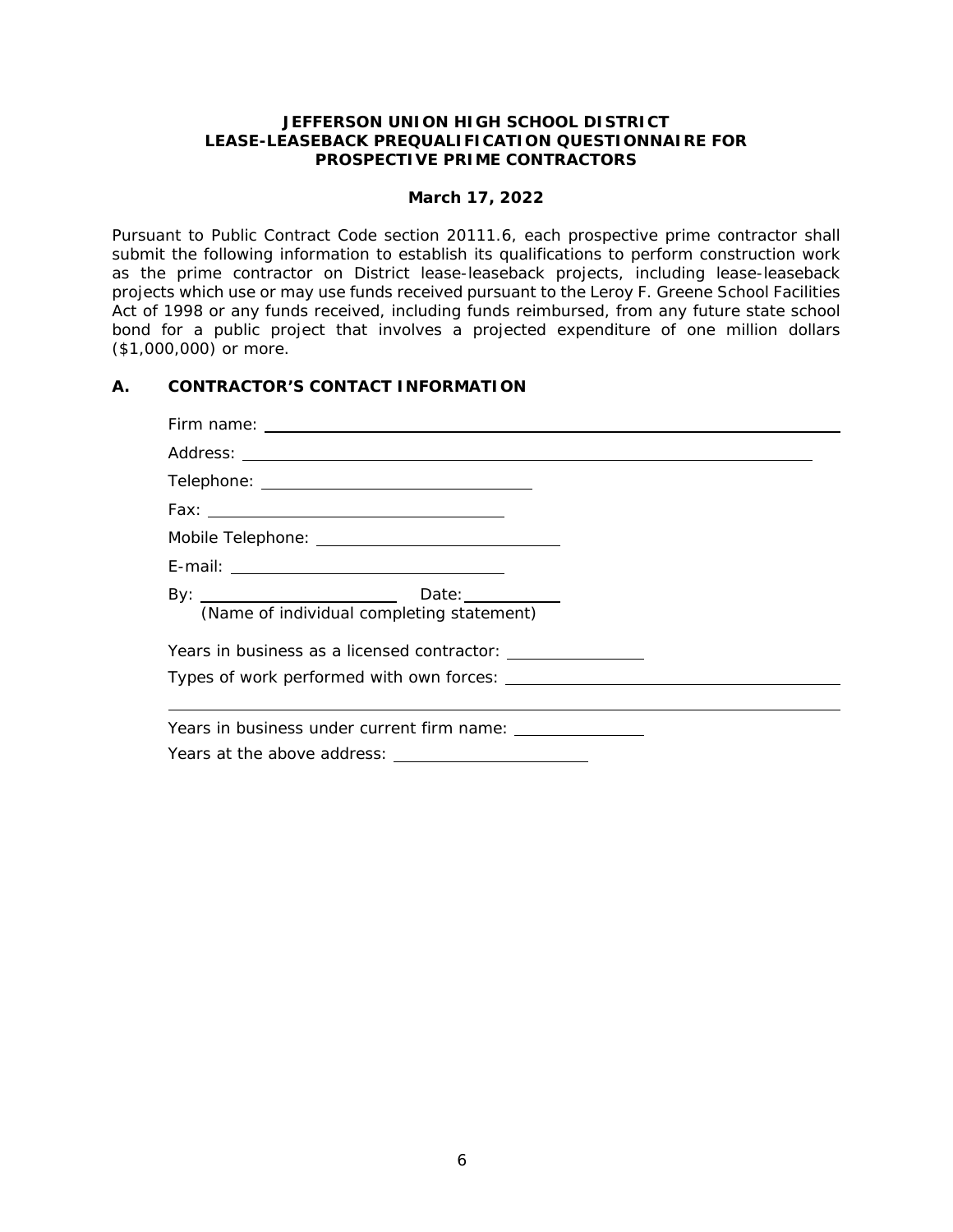### **B. CURRENT ORGANIZATION AND STRUCTURE OF THE BUSINESS**

- **1.** For Firms that Are Corporations:
	- a. Date incorporated :
	- b. Under the laws of what state:
	- c. Provide all the following information for each person who is either (a) an officer of the corporation (president, vice president, secretary, treasurer), or (b) the owner of at least 10% of the corporation's stock.

| Name | Position | Years with Co.   % Ownership |  |
|------|----------|------------------------------|--|
|      |          |                              |  |
|      |          |                              |  |

- **2.** For Firms that Are Partnerships or LLCs:
	- a. Date of formation:
	- b. Under the laws of what state:
	- c. Provide all the following information for each partner or member who owns ten percent (10%) or more of the firm.

| Name | Position | Years with Co. | ∣% Ownership |
|------|----------|----------------|--------------|
|      |          |                |              |
|      |          |                |              |

- **3.** For Firms that Are Sole Proprietorships:
	- a. Date of commencement of business:
- **4.** For Firms that Intend to Bid as a Joint Venture:
	- a. Date of commencement of joint venture:
	- b. Provide all of the following information for each firm that is a member of the joint venture that expects to bid on one or more projects. Attach all additional references and/or information on separate signed sheets.

| Name of Firm | % of Ownership of Joint |
|--------------|-------------------------|
|              | Venture                 |
|              |                         |
|              |                         |

**5.** Associated Firms

For any of the above business structures, identify every construction firm that any person listed above has been associated with (as owner, general partner, limited partner or officer) at any time during the past three (3) years.

| Person's Name | Name of Construction Firm &<br>License No. | Dates of Person's<br>Participation with Firm |
|---------------|--------------------------------------------|----------------------------------------------|
|               |                                            |                                              |
|               |                                            |                                              |

Attach all additional references and/or information on separate signed sheets.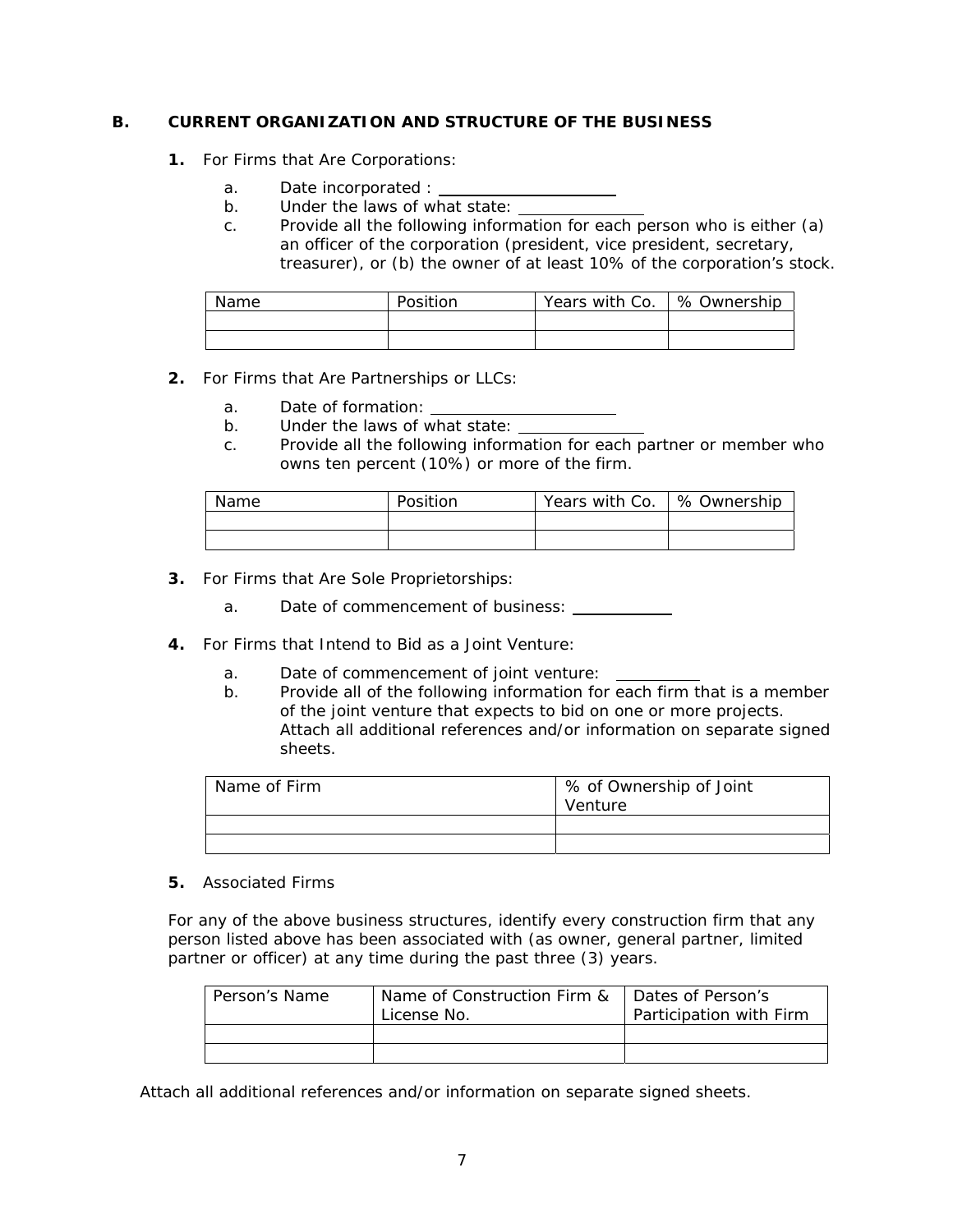#### **C. HISTORY OF THE BUSINESS AND ORGANIZATIONAL PERFORMANCE**

- **1.** Has there been any change in ownership of the firm at any time during the past five (5) years? NOTE: A corporation whose shares are publicly traded is not required to answer this question.
	- □ Yes □ No
	- If "yes," explain on a separate signed sheet.
- **2.** Is the firm a subsidiary, parent, holding company, or affiliate of another construction firm? NOTE: Include information about other firms if one firm owns 10% or more of another, or if an owner, partner, or officer of your firm holds a similar position in another firm.

Yes No

If "yes," explain on a separate signed sheet. Include name of the related company and percent ownership.

**3.** Are any corporate officers, partners or owners connected to any other construction firms? NOTE: Include information about other firms if an owner, partner, or officer of your firm holds a similar position in another firm.

 $\Box$  Yes  $\Box$  No.

If "yes," explain on a separate signed sheet.

**4.** Has any owner, partner, CSLB qualifier or corporate officer of the firm operated as a contractor under any other name or license number (not listed above) in the last five (5) years?

 $\square$  Yes  $\square$  No

If "yes," explain on a separate signed sheet, including the name and license number of the other company.

**5.** State your firm's gross revenues for each of the past three (3) years:

| Year | <b>Gross Revenue</b> |
|------|----------------------|
|      |                      |
|      |                      |
|      |                      |

- **6.** How many years has your firm been in business in California as a contractor under your present business name and license number?
- **7.** Is your firm currently the debtor in a bankruptcy case or was in bankruptcy at any time during the last five (5) years?

□ Yes □ No

l

If "yes," please attach a copy of the bankruptcy petition and a copy of the Bankruptcy Court's discharge or any other document that ended the case, if any.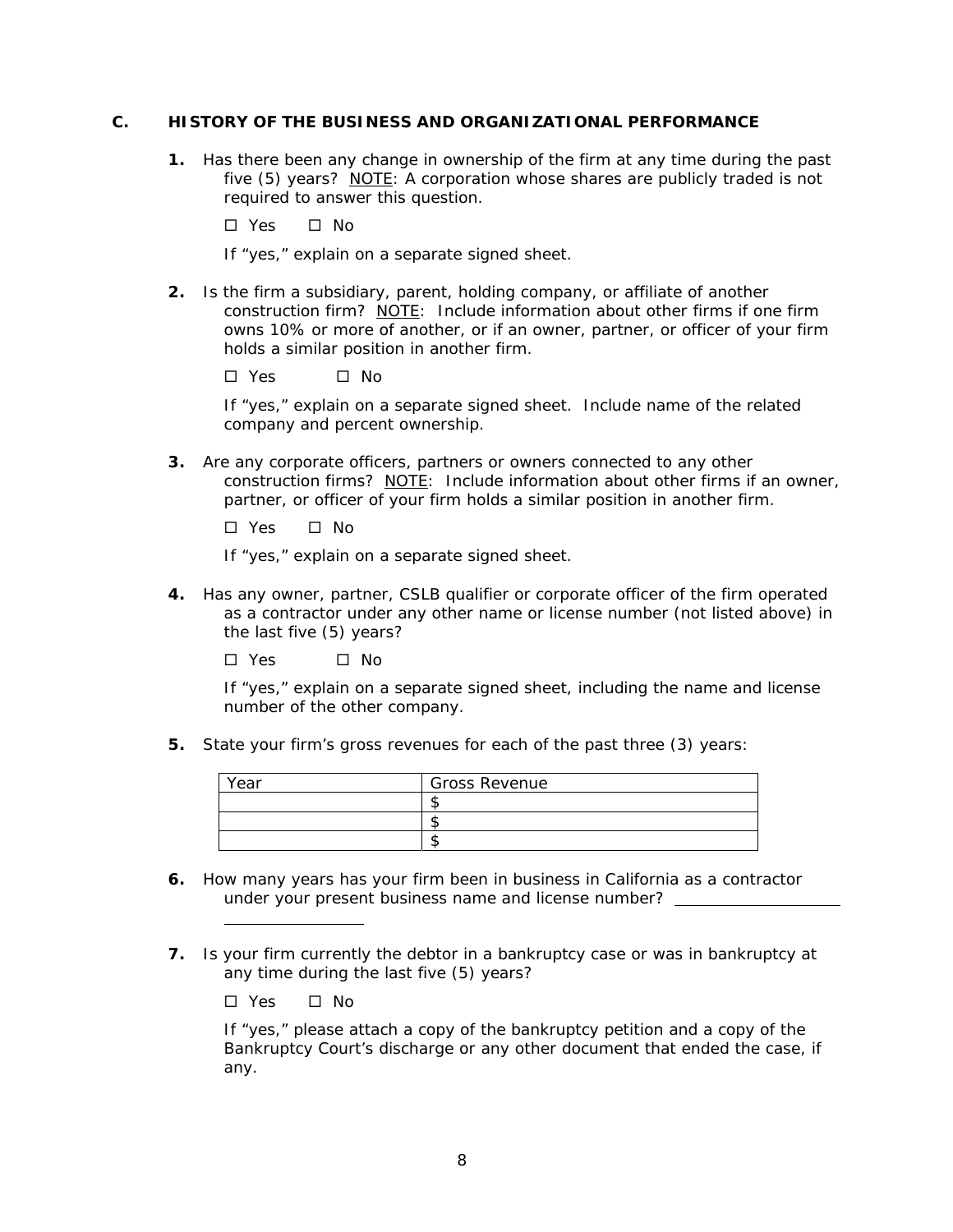#### **LICENSES/REGISTRATION**

- **8.** Please provide the following licensing information:
	- a. Name of license holder exactly as on file with the California State License Board:
	- b. License classification(s):
	- c. License #:
	- d. Expiration Date:
	- e. Public Works Contractor's Registration # as on file with Department of Industrial Relations: \_\_\_\_\_\_\_\_\_\_\_\_\_\_\_\_\_\_\_\_
- **9.** Has any CSLB license held by your firm or its Responsible Managing Employee or Responsible Managing Officer been suspended or revoked within the last five (5) years?
	- $\Box$  Yes  $\Box$  No.

If "yes," explain on a separate signed sheet.

**10.** Has your firm changed names or license number in the past five (5) years?

 $\square$  Yes  $\square$  No

If "yes," explain on a separate signed sheet, including the reason for the change.

#### **DISPUTES**

- **11.** At any time in the last five (5) years, has your firm been assessed liquidated damages under a construction contract with another public or private owner?
	- $\square$  Yes  $\square$  No

If "yes," explain on a separate signed sheet, identifying projects by owner, owner's address, and date of completion.

**12.** At any time in the last five (5) years, has your firm, or any owners, officers or partners, been debarred, disqualified, removed or otherwise prevented from bidding on, or completing, any public works project?

 $\square$  Yes  $\square$  No

If "yes," explain on a separate signed sheet, including the name of the person who was associated with that company, the year of the event, owner, owner's address and basis for the action.

**13.** Is your firm, or any owners, officers or partners, presently debarred, suspended, proposed for debarment, declared ineligible, or voluntarily excluded by any Federal department or Board?

 $\square$  Yes  $\square$  No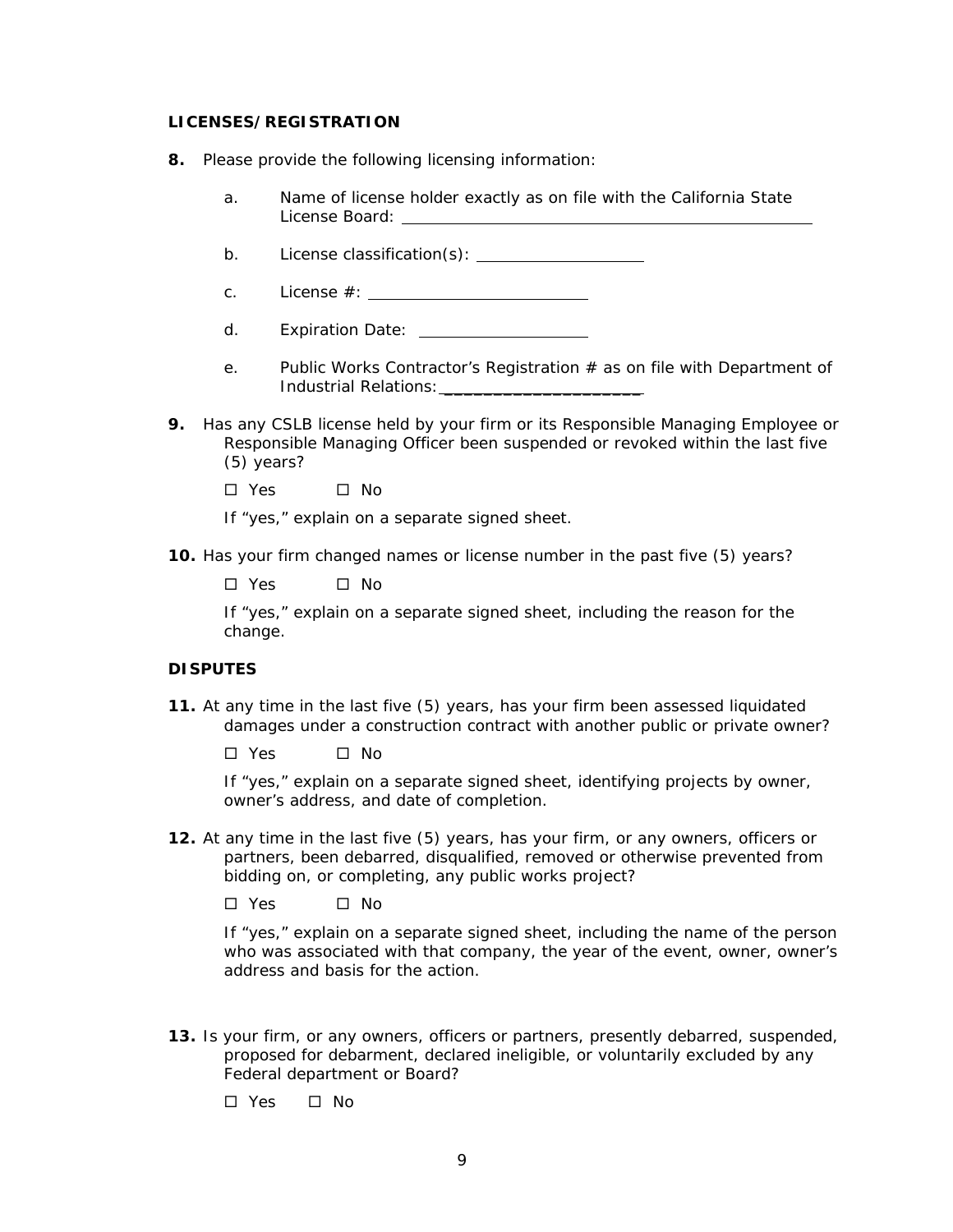If "yes," explain on a separate signed sheet, including the name of the person who was associated with that company, the year of the event, owner, owner's address and basis for the action.

**14.** At any time in the last five (5) years, has a public agency found your company was not a responsible bidder?

 $\Box$  Yes  $\Box$  No.

If "yes," explain on a separate signed sheet, including the year of the event, owner, owner's address and basis for the finding.

- **15.** In the past five (5) years, has any claims exceeding \$50,000 against your firm or by your firm against an owner been filed in court or arbitration concerning your firm's work or payment on a construction project?
	- $\square$  Yes  $\square$  No

If "yes," explain on a separate signed sheet, including the project name, court or arbitration case name and number, and a brief description of the status of the claim.

#### **INSURANCE**

**16.** Does Prime contractor have liability insurance policy with a policy limit of at least \$2,000,000 per occurrence and \$4,000,000 aggregate?

Yes No

If "No," provide on a separate signed sheet what limits are available to the Prime contractor.

**17.** Does Prime contractor have current workers' compensation insurance policy as required by the California Labor Code or is legally self-insured pursuant to California Labor Code section 3700 *et seq.*?

 $\Box$  Yes  $\Box$  No.

- **18.** In the last five (5) years, has any insurance carrier, for any form of insurance, refused to renew the insurance policy for your firm?
	- $\Box$  Yes  $\Box$  No.

If "yes," explain on a separate signed sheet, including the name of the insurance carrier, form of insurance and year of the refusal.

#### **CRIMINAL MATTERS AND RELATED CIVIL SUITS**

**19.** Has your firm or any of its owners, partners or officers ever been found liable in a civil suit or found guilty in a criminal action for making any false claim or material misrepresentation to any public agency or entity?

 $\Box$  Yes  $\Box$  No.

If "yes," explain on a separate signed sheet, identifying who was involved, name of the public agency, date of the investigation and grounds for the filing.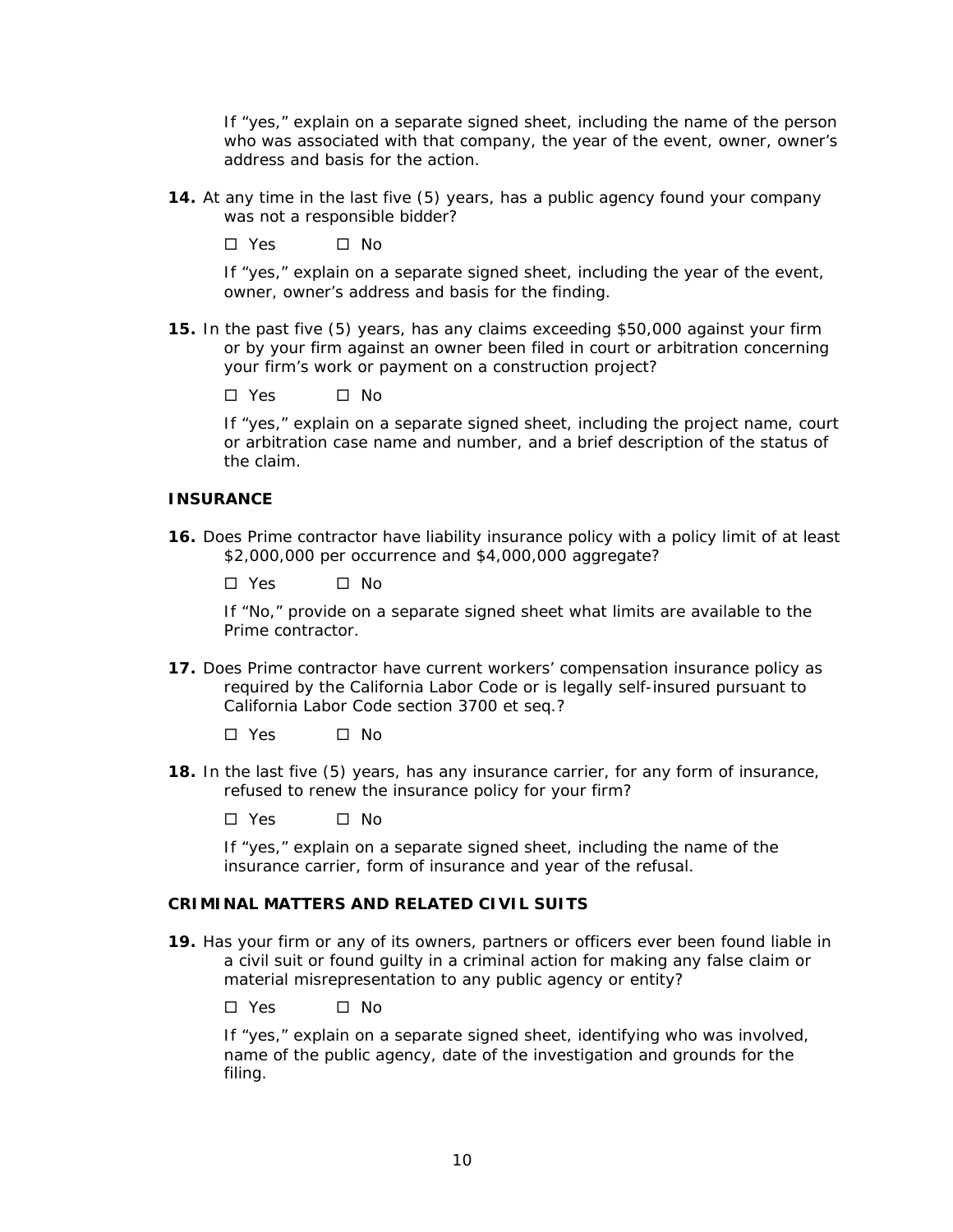**20.** In the last five (5) years, has your firm or any of its owners, partners or officers ever been convicted of or had a civil judgment rendered against them for commission of fraud or a criminal offense in connection with obtaining, attempting to obtain, or performing a public (Federal, State or local) transaction or contract under a public transaction, including but not limited to, a contract of a government construction project; violation of Federal or State antitrust statutes or commission of embezzlement, theft, forgery, bribery, falsification or destruction of records, making false statements, or receiving stolen property?

 $\Box$  Yes  $\Box$  No.

If "yes," explain on a separate signed sheet, identifying who was involved, name of the public agency, date of conviction and grounds for the conviction.

**21.** Is your firm or any of its owners, partners or officers presently indicted for or otherwise criminally or civilly charged by a governmental entity (Federal, State or local) with commission of any of the offenses enumerated in paragraph 20 of this questionnaire?

□ Yes □ No

If "yes," explain on a separate signed sheet, identifying who was involved, name of the public agency, date of conviction and grounds for the conviction.

#### **SAFETY**

**22.** Within the past five (5) years, has the California or federal OSHA cited and assessed against your firm, or any associated firm, for "serious," "willful" or "repeat" violations of its safety or health regulations?

□ Yes □ No

If "yes," explain on a separate signed sheet, identifying the citation(s), nature of the violation(s), project, and amount of penalty paid, if any.

- **23.** Within the past five (5) years, has the EPA or any Air Quality Management District or any Regional Water Quality Control Board cited and assessed penalties against your firm or the owner of the project on which your firm was the Contractor?
	- Yes No

If "yes," explain on a separate signed sheet, describing the citation(s).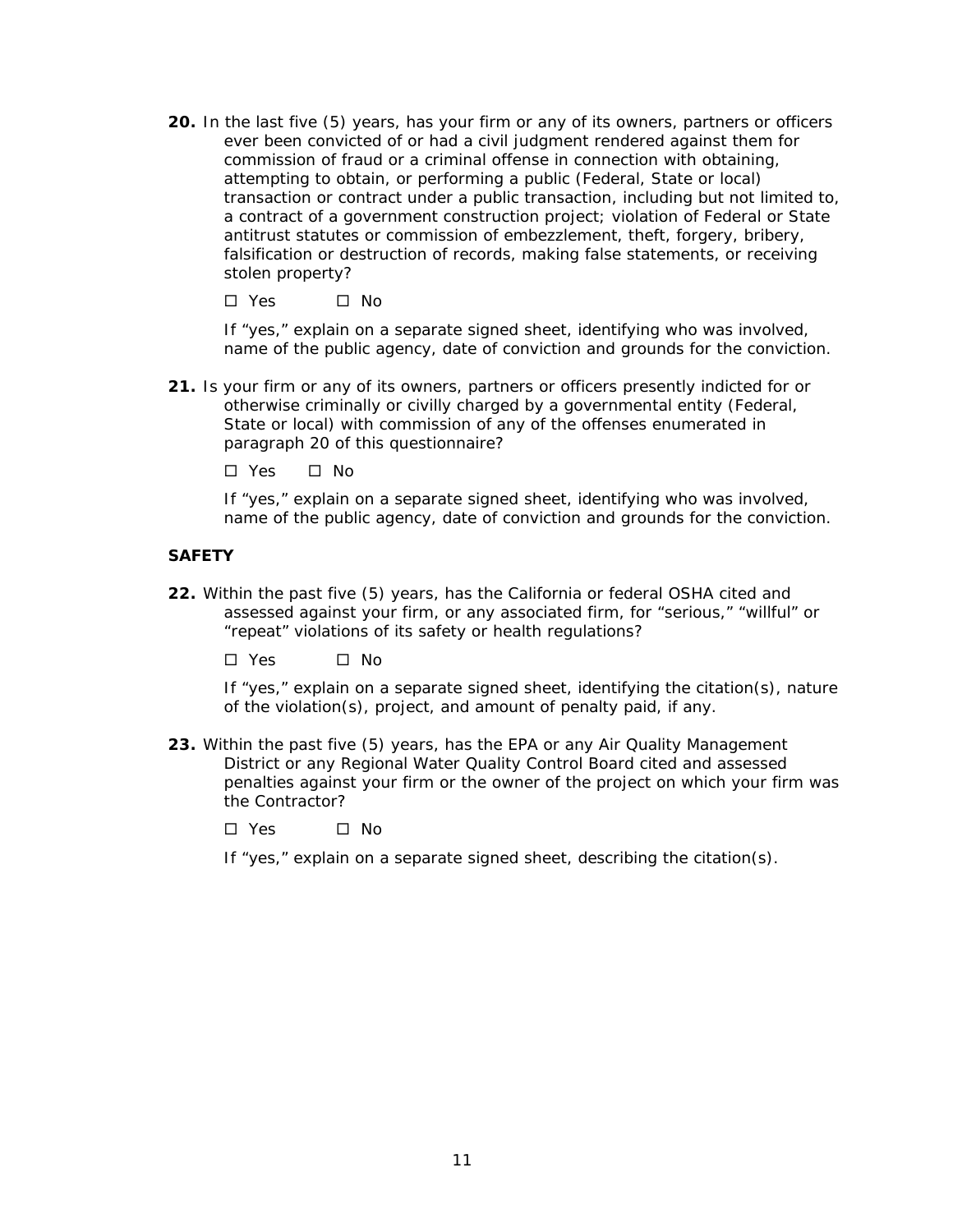**24.** State the Prime contractor's Workers' Compensation Experience Modification Rate for the past three (3) premium years:

| Year | <b>Modification Rate</b> |
|------|--------------------------|
|      |                          |
|      |                          |
|      |                          |

If your EMR is 1.00 or higher, you may attach a letter of explanation.

- **25.** Within the past five (5) years, has there ever been a period when your firm and/or any associated firm had employees but was without workers' compensation insurance or state-approved self-insurance?
	- $\Box$  Yes  $\Box$  No

If yes, explain on separate sheet, including the date(s) and reason(s) for the absence of workers' compensation insurance.

### **PREVAILING WAGE AND APPRENTICESHIP COMPLIANCE**

**26.** In the past five (5) years, has there been more than one occasion in which your firm was required to pay either back wages or penalties for your firm's failure to comply with California prevailing wage laws or federal Davis-Bacon prevailing wage requirements?

 $\Box$  Yes  $\Box$  No.

If "yes," explain on a separate signed sheet, describing the nature of the violation(s), project, owner, and amount paid, if any.

- **27.** At any time during the past five (5) years, has your firm been found to have violated any provision of California apprenticeship laws or regulations, or laws pertaining to use of apprentices on public works projects?
	- $\Box$  Yes  $\Box$  No.

If "yes," explain on a separate signed sheet, including date(s) of such findings and attaching the DAS' final decision(s).

#### **BONDING**

l l

- **28.** Have you attached a notarized statement from an admitted surety insurer (approved by the California Department of Insurance and authorized to issue bonds in the State of California), which states your current bonding capacity (both single job limit and aggregate limit)? NOTE: Contractor must have independent capacity to provide a 10% bid bond, 100% payment bond, and 100% performance bond, each issued by an admitted surety insurer, without bonding by subcontractors.
	- $\square$  Yes  $\square$  No
- **29.** Provide the name, address and telephone number of the surety agent: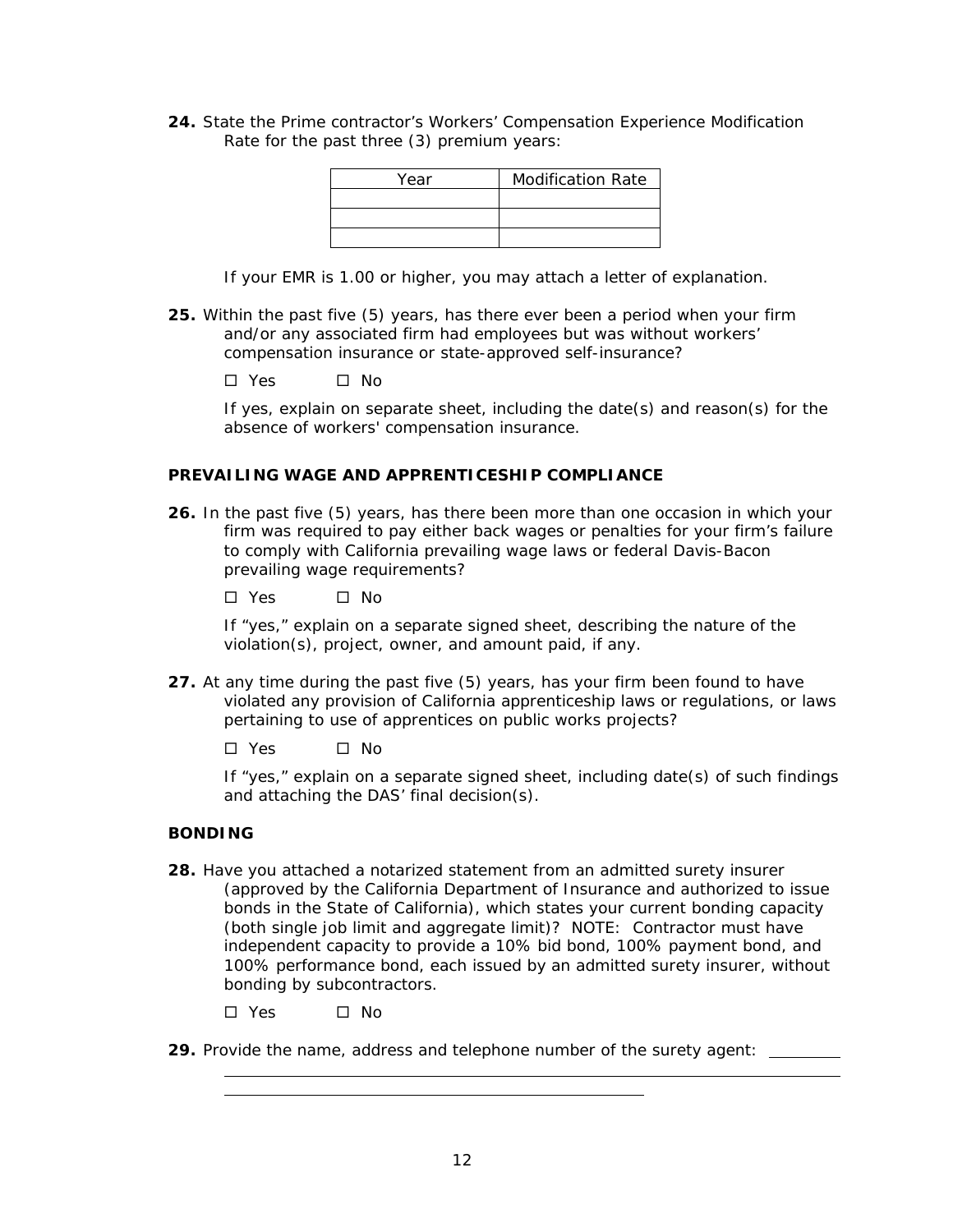**30.** List all sureties that have written bonds for your firm currently and during the last five (5) years:

| Name | Address | Dates of bonds |
|------|---------|----------------|
|      |         |                |
|      |         |                |
|      |         |                |
|      |         |                |
|      |         |                |

- **31.** In the last five (5) years, has any surety paid on your firm's behalf as a result of a default to satisfy any claims made against a payment or performance bond issued on your firm's behalf?
	- $\square$  Yes  $\square$  No

If "yes," explain on a separate signed sheet, including the amount of each claim, name and telephone number of claimant, date of and grounds for the claim, and present status.

**32.** If your firm was required to pay a premium of more than 1% for a performance and payment bond on any project on which your firm worked in the last five (5) years, state the percentage that your firm was required to pay: .

You may explain on a separate sheet, why you were required to pay a premium of more than 1%.

- **33.** In the last five (5) years, has your firm ever been denied bond coverage by a surety company, or has there ever been a period of time when your firm had no surety bond in place when one was required?
	- $\Box$  Yes  $\Box$  No.

If "yes," explain on a separate signed sheet, including the name of the surety company and the period during which your firm had no bond in place.

### **D. PROJECT REFERENCES**

On the form attached as Exhibit A, list all California K-12 projects (both under construction and completed) during the past five (5) years, **using the lease-leaseback project delivery method** in which the Contractor under all firm names identified in Section B has participated. Use and attach additional signed sheets when needed to explain or clarify any response or to include more responses with all requested information.

## **E. FINANCIAL INFORMATION**

Prime contractor must submit a reviewed financial statement with accompanying notes and supplemental information for the past two (2) full fiscal years. A letter verifying availability of a line of credit may also be attached; however, it will be considered supplemental information only, and is not a substitute for the required financial statement.

### **CERTIFICATION**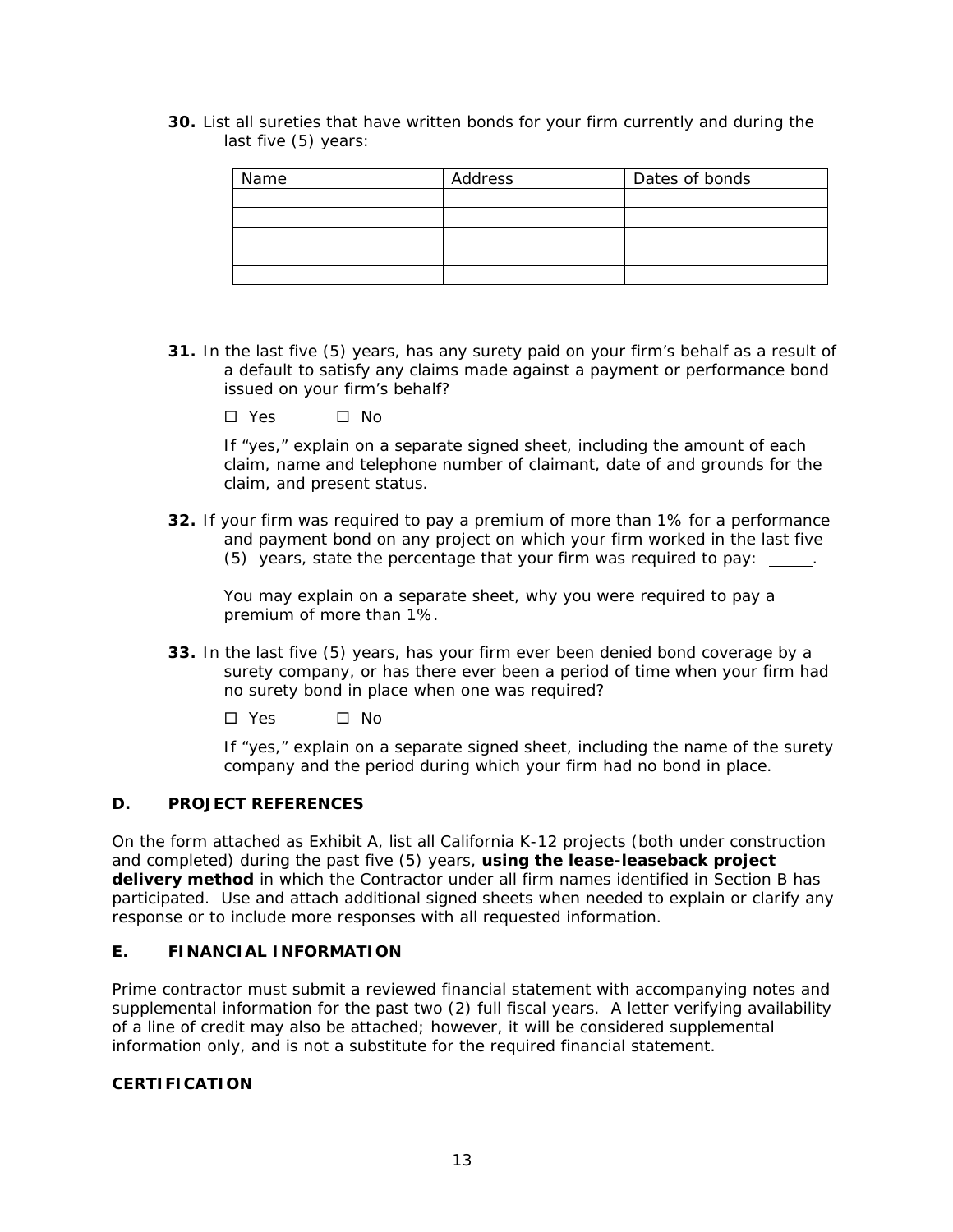I certify under penalty of perjury under the laws of the State of California that the foregoing is true and correct:

Date:

Proper Name of Prime Contractor:

Signature by an officer of the Prime Contractor:

Print Name:

l

| Title: |
|--------|
|--------|